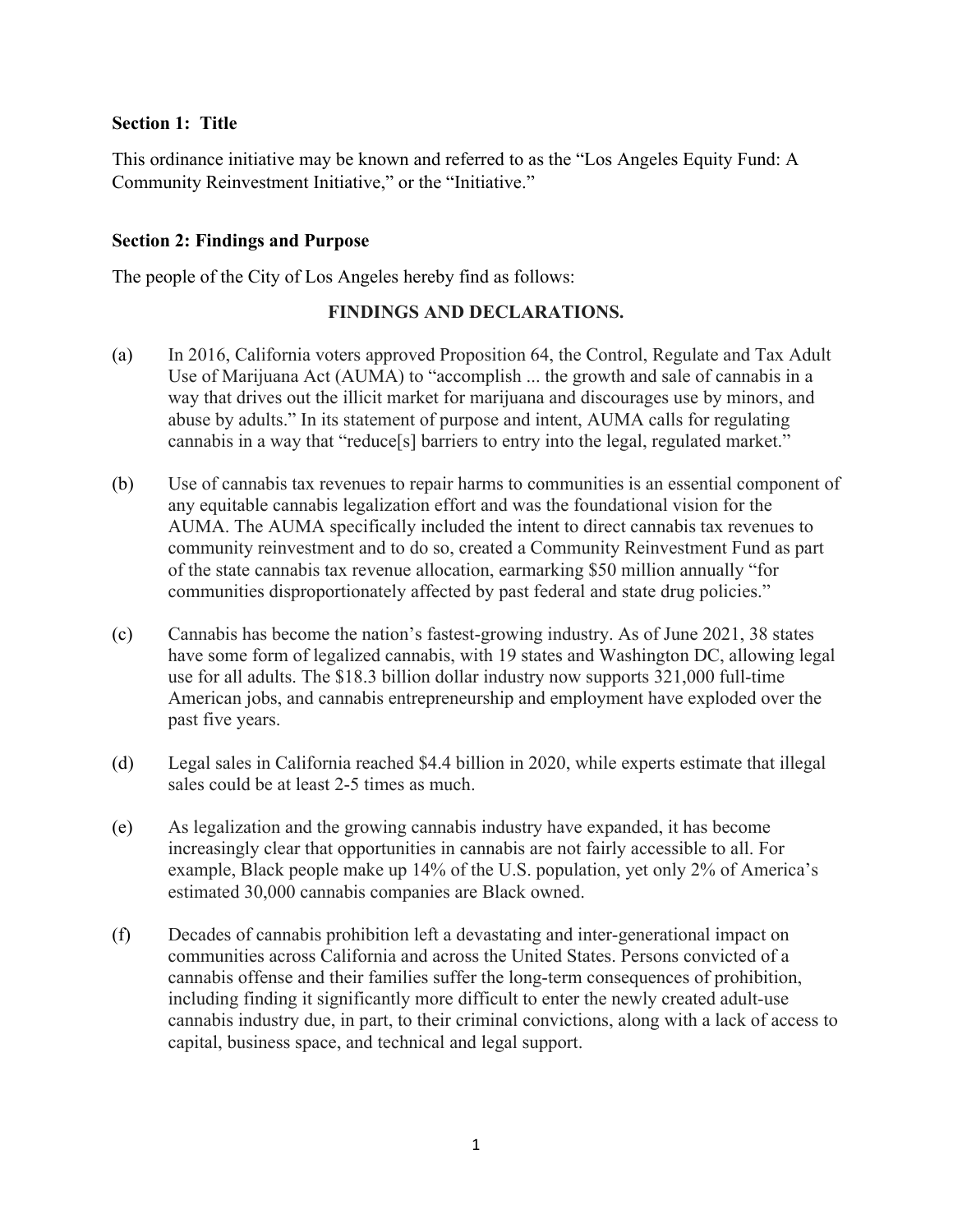- (g) Evolving regulations, uncertain federal regulatory framework, and restrictions on banking imposed by the federal government have created a need for capital, technical expertise, and real estate that make the new industry untenable for many impacted by prohibition, and amplified challenges for those without a sustained or ongoing track record in the industry.
- (h) In Los Angeles, aggressive predatory investors in the sector take advantage of Social Equity Applicants in attempts to usurp social equity ownership promised in the regulations. Without any other financing options, social equity applicants must rely upon private sector investors to get their businesses started.
- (i) The burdens of cannabis arrests, convictions, and long-term collateral consequences arising from a conviction fell disproportionately on Black and Latinx people, even though people of all races used and sold cannabis at nearly identical rates. California Department of Justice data shows that from 2006 to 2015, inclusive, Black Californians were two times more likely to be arrested for cannabis misdemeanors and five times more likely to be arrested for cannabis felonies than white Californians. During the same period, Latinx Californians were 35% more likely to be arrested for cannabis crimes than white Californians.
- (j) Between 2000-2017, in the City of Los Angeles African Americans comprised 9.6% of the population but they represent approximately 40% of all cannabis-related arrests.
- (k) The U.S. Government Accountability Office (GAO) identified 641 collateral consequences that may limit employment, business licensing, education, and government benefits to those with a nonviolent drug conviction. 78% of these consequences can last a lifetime.
- (l) The AUMA established the rights of local governments to regulate and tax cannabis activity in their jurisdictions. Accordingly on March 7, 2017, the voters of the City of Los Angeles adopted Measure M, an ordinance to enact a comprehensive regulatory, enforcement, and taxation system for commercial cannabis-related activity.
- (m) Measure M established city business taxes on commercial cannabis as set forth in Sections 21.51 and 21.52 of Article 1 of Chapter II of the Los Angeles Municipal Code. The tax rate for adult-use retail cannabis is set at 10% of gross receipts and for medicaluse retail cannabis is set at 5% of gross receipts.
- (n) The taxes authorized in Measure M are "general taxes"; all of the proceeds from general taxes are placed in the General Fund.
- (o) The City of LA currently directs ALL of the City's cannabis business tax revenues (\$139 million a year in Fiscal Year 21-22) into the City's General Fund.
- (p) The City's tax rates for licensed cannabis businesses far exceed those the City imposes upon other businesses. These business taxes are added to the already-high 15% state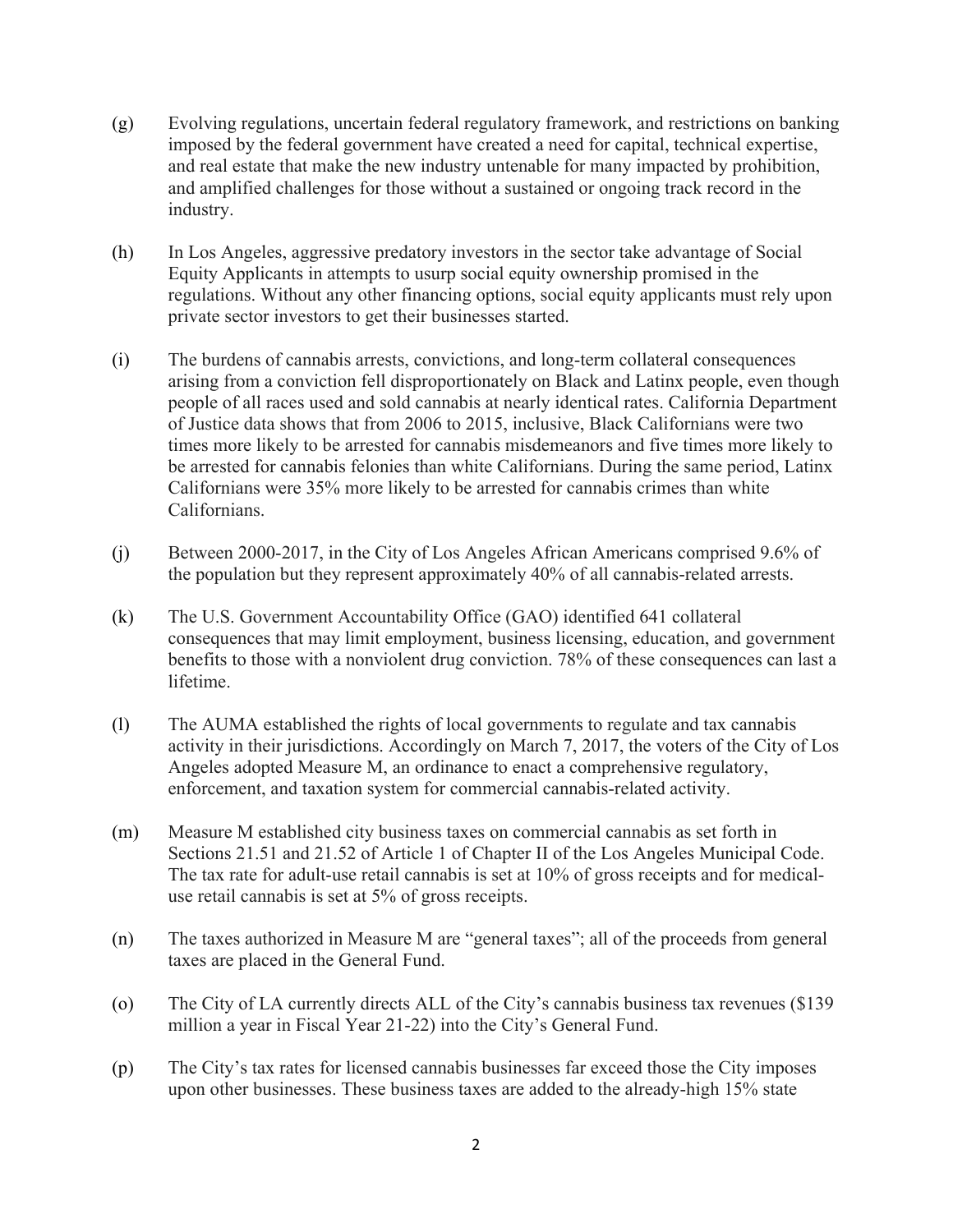excise tax and 10% state sales tax and other cannabis taxes and fees. In Los Angeles, the cannabis business tax rate is 2,808 times higher than the rate for payday lenders.

- (q) This tax burden undermines the original intent and purpose of both Measure M and AUMA to promote cannabis business ownership and creation of intergenerational wealth for the City's residents most impacted by the war on drugs and marijuana prohibition.
- (r) The City's 10% tax rate for adult-use retail cannabis businesses is significantly higher than many local jurisdictions' comparable tax rates. For example, San Francisco imposes a 1% to 5% city tax on gross receipts from cannabis businesses. Notably, even given this much lower tax rate compared to Los Angeles, the San Francisco Board of Supervisors recognized the harm caused to the local cannabis industry by the significant tax burden and in December 2021 suspended all local cannabis taxes for 2021 and 2022.
- (s) The high rate of City cannabis business taxes contributes to the perpetuation of a thriving illicit market. The City's Department of Cannabis Regulation recently reported there are over 1000 unlicensed cannabis retail operations in the City, compared to just over 200 licensed retail operations.
- (t) The illicit market threatens the health and safety of medical patients and consumers. 75% of cannabis in California is consumed in the illicit market and is untested and unsafe. Illegal grows often use banned pesticides that poison our waterways and soil. Illicit products often include synthetic cannabinoids and other potentially deadly chemicals.
- (u) Owning and operating a licensed cannabis business in the City involves a complex license application process, and very often requires acquisition of other types of City permits including building permits, electrical, plumbing, or historic/cultural structure clearances. The City's licensing process costs approximately \$40,000 (by way of comparison, licensing for general applicants in the City of Oakland is \$3,000). In Los Angeles, start-up costs alone for cannabis related businesses can be \$250,000 or more.
- (v) The cost and complexity of the licensing process present a significant financial barrier to Social Equity Applicants who, by definition, have far fewer resources than general applicants.
- (w) Social equity licensing provides impacted individuals the rights and opportunities afforded to them as equal members of society. In cannabis, equity can refer to a share of resources, access to opportunity, or the removal of unfair barriers. State and municipal policymakers have the obligation and opportunity to build social equity into cannabis legalization laws and establish a foundation of fairness to redress unjust laws and racebased disparities.
- (x) The City's Cannabis Social Equity Program, housed within the Department of Cannabis Regulation, is intended to redress some of the past adverse effects of cannabis enforcement activities on both individuals and communities. However, the City's efforts for social equity cannabis licensing have largely failed from lack of program support and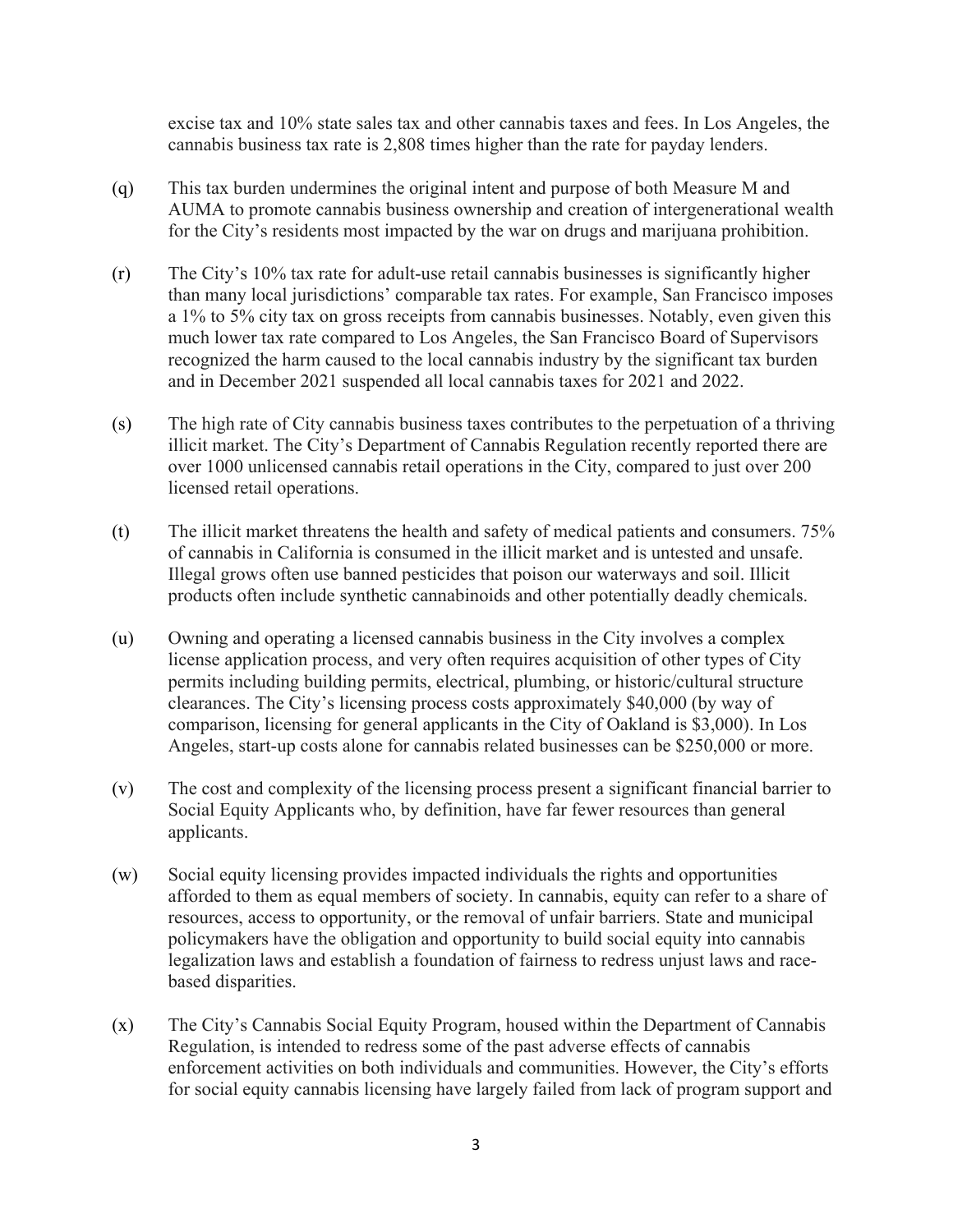lack of adequate financing for Social Equity Applicants and Owners.

- (y) Social Equity Applicants and Owners that were promised an opportunity have been forced to incur prohibitive expenses associated with the City's licensing regime, essentially excluding the very people the state and the City's cannabis Social Equity Programs were intended to promote and support.
- (z) As noted above, the AUMA created a state-level Community Reinvestment Fund, now called the California Community Reinvestment Grant. Other jurisdictions that have legalized adult-use cannabis are likewise moving toward allocating tax revenues to community reinvestment programs. For example, Connecticut's Social Equity and Innovation Fund will receive 75% of the state's cannabis tax revenue.
- (aa) The war on drugs devastated whole communities, removing huge percentages of young people and men from the poorest neighborhoods, collapsing local economies, and hollowing out urban centers. While social equity licensing is an effort to create individual economic opportunity and intergenerational wealth for directly impacted people, community repair can be accomplished through tax revenue allocation.
- (bb) Community reinvestment of cannabis tax revenue seeks to repair some of the harm caused by decades of racist enforcement, torture, separated families, and oppression enacted by local law enforcement under the banner of the U.S. war on drugs.
- (cc) During the four years since Measure M was enacted, stakeholders have repeatedly asked City officials to dedicate some of the City's cannabis business tax revenue to community reinvestment and repair for the war on drugs, but the City has failed to even calendar a motion to commission a study for community reinvestment.
- (dd) Creating and implementing a sufficiently funded community reinvestment program is critical to realizing the promise and potential of cannabis legalization to reduce the harms from decades of prohibition that have resulted in the mass incarceration of low-income people of color, and utterly failed to protect public health and safety.

### **Purpose and Intent**

It is the intent of the People of Los Angeles to enact the Los Angeles Equity Fund: A Community Reinvestment Initiative to reduce the City retail cannabis tax rates and reallocate future City cannabis tax revenue from the City's General Fund into a designated Special Fund. The Los Angeles Equity Fund is hereby established to promote equitable ownership and employment within the commercial cannabis industry to ensure that persons most harmed by cannabis criminalization and poverty be offered true opportunity in the multibillion-dollar cannabis industry, and to support community repair through revenue reinvestment to redress harms and decrease disparities for communities disproportionately and detrimentally impacted by the war on drugs.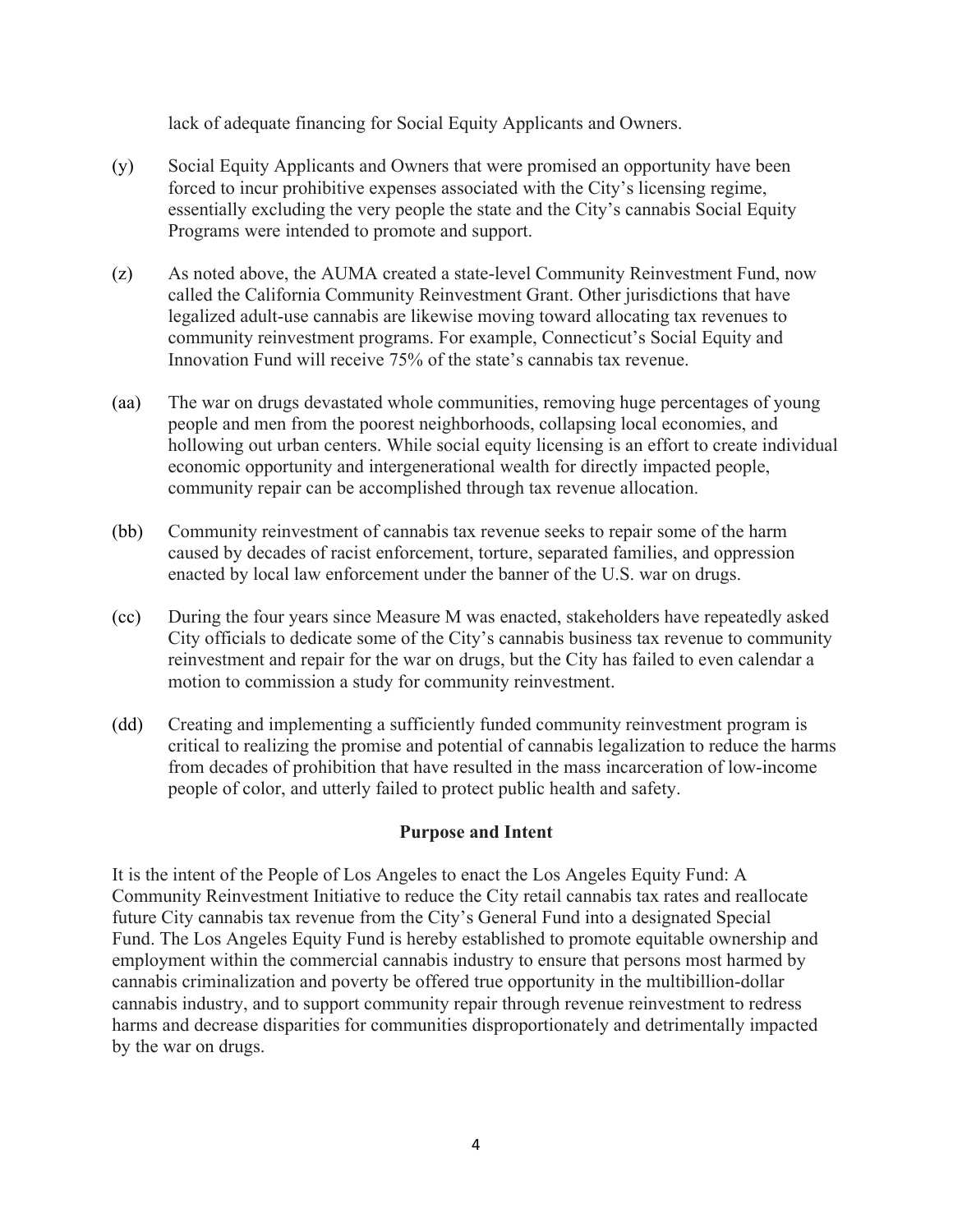In furtherance of this purpose, the Los Angeles Equity Fund will hereby direct City cannabis tax revenue to the following eight priority areas and their corresponding City Departments and programs as detailed in Section 21.51.2:

- 1. DCR Social Equity Programming and Illicit Market Reduction
- 2. Financing for Social Equity Applicants and Owners
- 3. Workforce and Youth Development
- 4. Community Safety and Violence Reduction
- 5. Immigrant Programs and Services
- 6. Racial Equity and Reparations
- 7. Harm Reduction and Health Services
- 8. Climate Action and Environmental Education

# **Section 3: Section 21.51(b)(1) of the Los Angeles Municipal Code is amended to read as follows:**

For purposes of this Section, the business tax to be imposed shall be as follows:

1. Every person with a license that is engaged in business of conducting the sale of Adult-Use cannabis and/or cannabis products shall pay a business tax of \$1,000 on all gross receipts or fractional part thereof up to \$300,000; a business tax of 2% on all gross receipts or fractional part thereof in excess of \$300,000 and up to \$3,500,000; and a business tax of 6% on all gross receipts or fractional part thereof in excess of \$3,500,000. The sale of medical cannabis shall be taxed as provided under Section 21.52 of this Article.

# **Section 4: A new Section 21.51.1 is added to Article 1 of Chapter II of the Los Angeles Municipal Code, to read as follows:**

Section 21.51.1. DEFINITIONS.

For the purposes of this Section, the following words or phrases shall be defined as follows:

- 1. "Adult-Use" shall mean any cannabis or cannabis product that is used or intended to be used by adults who are twenty-one (21) years of age or older and who are not verified medical cannabis patients.
- 2. "Cannabis" shall mean cannabis as defined in Section 26001 of the California Business and Professions Code, included in the Medicinal and Adult Use Cannabis Regulation and Safety Act, as currently defined or as may be amended.
- 3. "City" means the City of Los Angeles.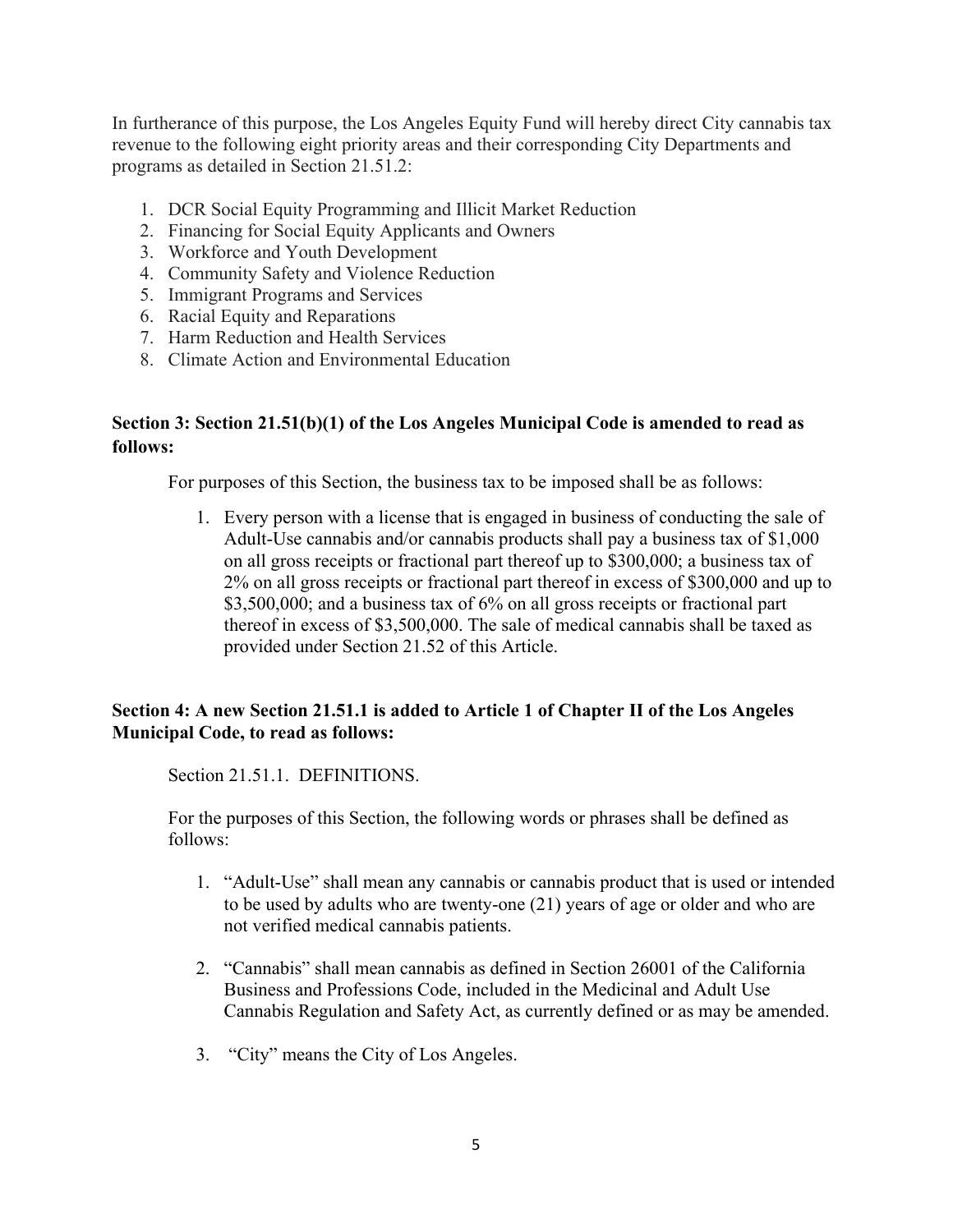- 4. "City Council" means the Council of the City of Los Angeles.
- 5. "Equity" and "equitable" shall mean efforts, regulations, policies, programs, standards, processes and any other functions of government or principles of law and governance intended to:
	- i. Identify and remedy past and present patterns of discrimination and disparities of race, ethnicity, gender and sexual orientation;
	- ii. Ensure that such patterns of discrimination and disparities, whether intentional or unintentional, are neither reinforced nor perpetuated; and
	- iii. Prevent the emergence and persistence of foreseeable future patterns of discrimination or disparities of race, ethnicity, gender, and sexual orientation.
	- iv. The terms social equity and equity are used interchangeably.
- 6. "Illicit market" shall mean any commercial cannabis activity from an Unlawful Establishment that does not have a City issued Temporary Approval or License, as defined in Section 104.01(a)(50) of Article 4, Chapter X of the Los Angeles Municipal Code.
- 7. "Social Equity Applicant" means the individual Person applying for a City License subject to Section 104.20 of Article 4, Chapter X of the Los Angeles Municipal Code, the Social Equity Program.
- 8. "Social Equity Owner" means any individual person verified by the Department of Cannabis Regulation as qualifying as a Social Equity Applicant that is an Owner as defined in Section 26001 of the California Business and Professions Code, included in the Medicinal and Adult Use Cannabis Regulation and Safety Act, as currently defined or as may be amended.

# **Section 5: A new Section 21.51.2 is added to Article 1 of Chapter II of the Los Angeles Municipal Code, to read as follows:**

Section 21.51.2. SPECIAL FUND.

(a) There is hereby created and established in the Treasury of the City of Los Angeles a special fund to be known as the "Los Angeles Equity Fund," referred to in this Chapter as the "Fund."

(b) The annual amount of revenue for the next fiscal year shall be estimated by the City Manager no later than April 20 of each year, beginning April 20, 2023. One hundred percent (100%) of the estimated amount of the City's unrestricted cannabis business tax, as defined in Sections 21.51(b) and 21.52(b) of this Chapter, for the next fiscal year shall be deposited in the Fund no later than July 1 of each year. The Director of Finance shall publish the audited actual amount of cannabis business tax revenues for the prior fiscal year not later than April 20 of each subsequent year, beginning April 20, 2023. Differences between the amount of estimated revenues deposited in the Fund and the audited actual amount of revenues for a fiscal year shall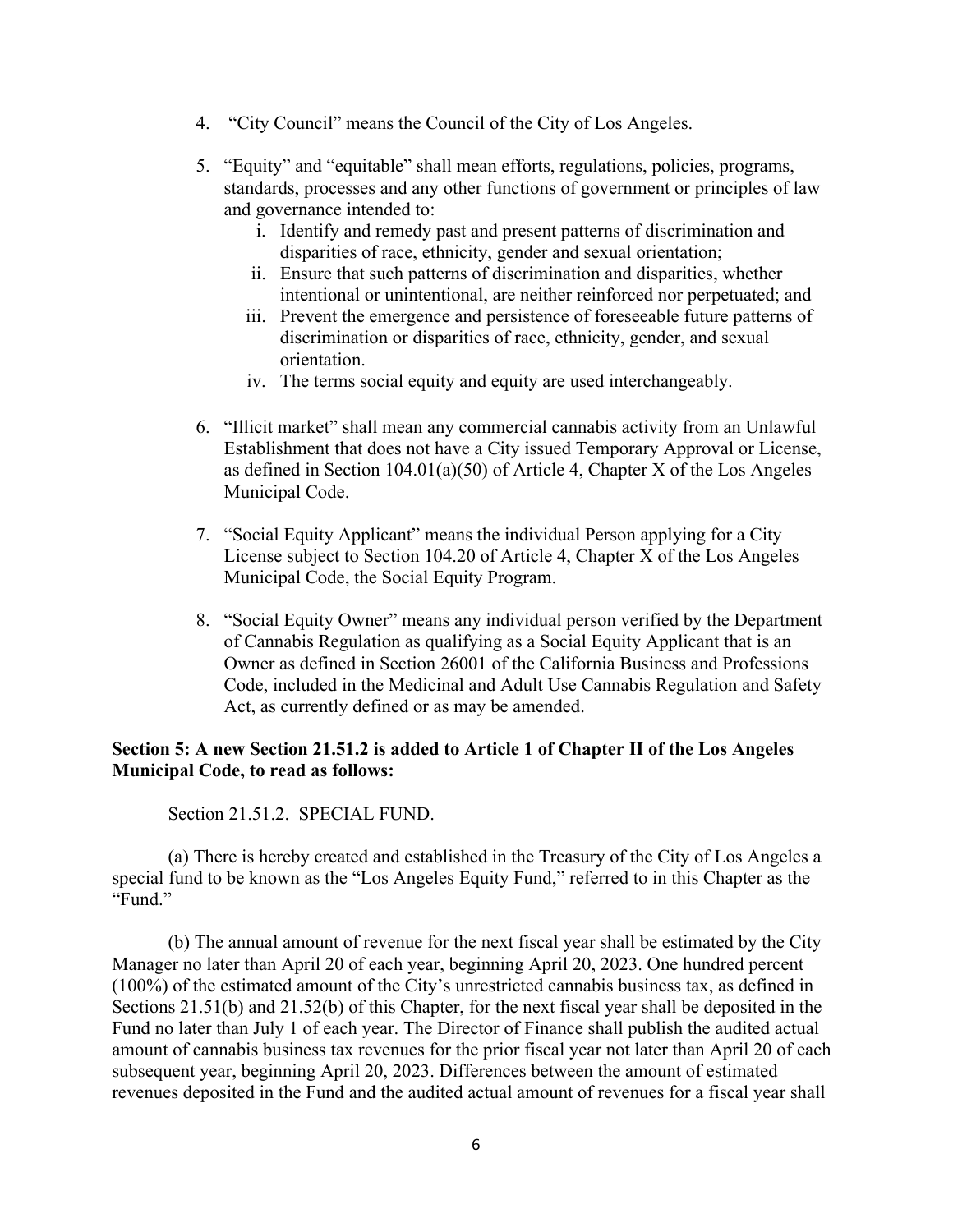be reconciled by an adjustment in the amount deposited in the Fund for the following fiscal year.

(c) The Fund shall be administered by the Los Angeles Equity Fund Oversight Commission staff in conformity with the provisions of this Chapter and with the approval of the Mayor and the City Council.

(d) The Fund shall be used exclusively for the purposes listed in this Section. Funds not disbursed in a fiscal year shall remain in the Fund and shall be devoted to the purposes of the Fund. All interest and other earnings attributable to monies in the Fund or to any of the separate accounts within the Fund shall be credited to the Fund or to the account to which it is attributable and shall be devoted to the purposes of the Fund. Monies in the Fund shall not be used to supplant funding from existing sources currently allocated by the City and dedicated to the purposes described herein, or any funding provided by a state body or the federal government for such purposes, provided that such funding from existing sources is from established ongoing sources of funding, including grant and special funds, and subject to the continued availability of these funds. At least 75% of the revenues in the Fund each year must be used for grants to or contracts with third-party organizations for the purposes described in subsection (e), and City Departments must exercise best efforts to be inclusive of small organizations.

(e) The Fund shall be allocated to the following City Departments and programs and for the following purposes:

> 1. To the General Fund: 25% of Fund revenues in fiscal year 2023-2024, 15% of Fund revenues in fiscal years 2024-2025 and 2025-2026, and 10% of Fund revenues in all fiscal years thereafter;

2. To the Los Angeles Equity Fund and Oversight Commission for administrative costs, including holding meetings, conducting audits, and publishing reports: 5% of Fund revenues in each fiscal year; and for equitable outreach and communications efforts to ensure awareness of and access to programs supported through the Fund, in partnership with, but not limited to, ethnic and community media reaching communities most impacted by the war on drugs: 1% of Fund revenues in each fiscal year;

3. To the Department of Cannabis Regulation's Social Equity Program or equivalent City Department or program, to provide business assistance, technical assistance, outreach, and other supportive programming to Social Equity Applicants towards the goal of promoting equitable ownership and employment opportunities in the cannabis industry for those who have been disproportionately targeted and impacted by the war on drugs and cannabis prohibition: 0% of Fund revenues in fiscal year 2023-2024, 5% of Fund revenues in fiscal years 2024-2025 and 2025-2026, and 5% of Fund revenues in all fiscal years thereafter;

4. To the Department of Cannabis Regulation or equivalent City Department or program, to support the development and implementation of a progressive and comprehensive enforcement strategy for illicit market reduction, leveraging multi-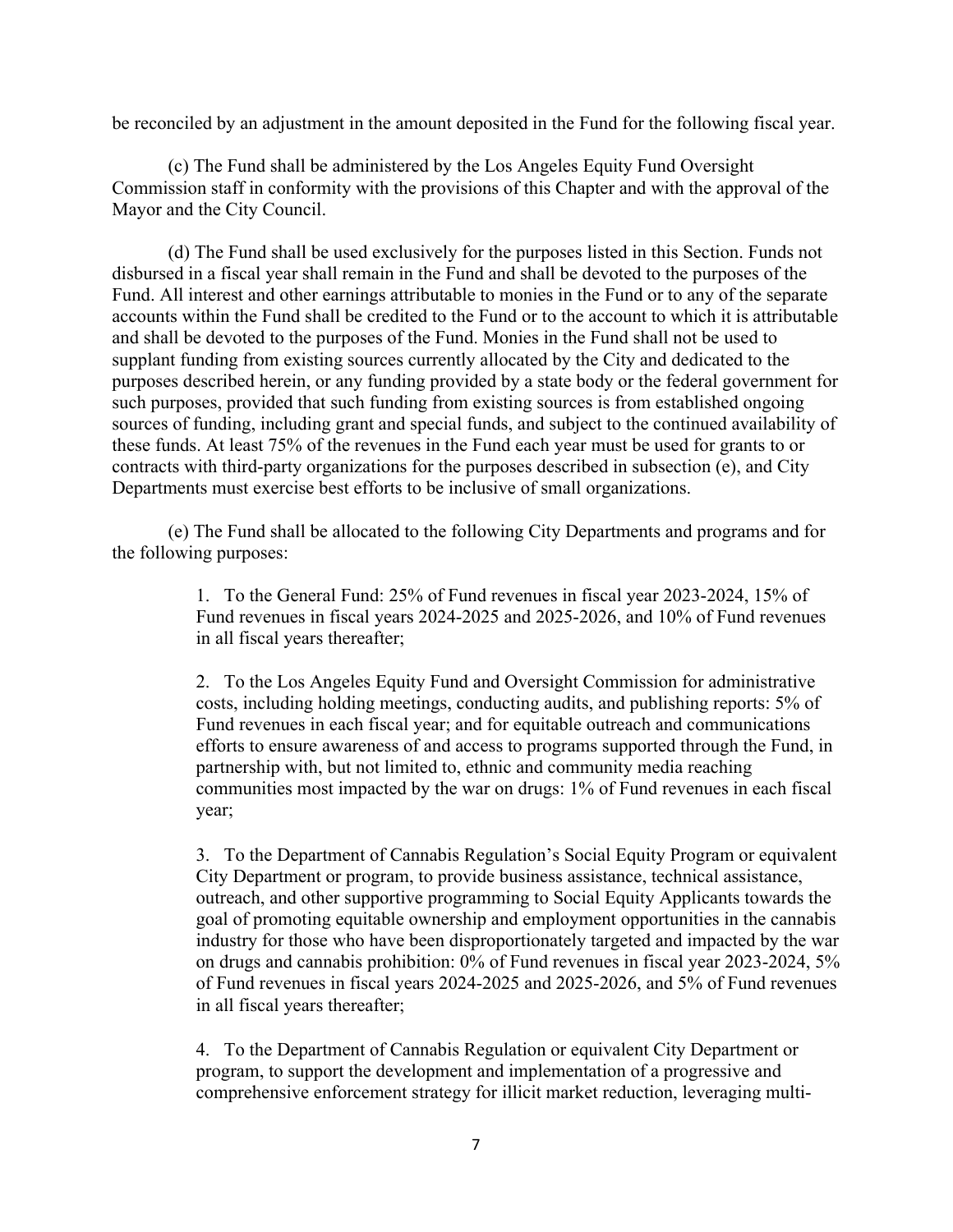agency collaborations and a multi-step non-punitive process, with a commitment to equity and restorative justice principles: 7% of Fund revenues in fiscal year 2023- 2024, 5% of Fund revenues in fiscal years 2024-2025 and 2025-2026, and 4% of Fund revenues in all fiscal years thereafter;

5. To the Economic and Workforce Development Department or equivalent City Department or program, to create a Cannabis Social Equity Financing Program that will provide grants, and low to no-interest loans for Social Equity Applicants and operators to provide capital to planning and operational costs of building and maintaining a business, and help reduce the negative consequences of the current predatory lending practices in the sector: 20% of Fund revenues in fiscal year 2023- 2024, 19% of Fund revenues in fiscal years 2024-2025 and 2025-2026, and 15% of Fund revenues in all fiscal years thereafter;

6. To the Economic and Workforce Development Department or equivalent City Department or program, to provide funding to LA:RISE to build a pathway from unemployment, to transitional employment, to permanent work for youth and individuals who have been previously homeless or incarcerated, including union apprenticeship programs: 3% of Fund revenues in fiscal year 2023-2024, 4% of Fund revenues in fiscal years 2024-2025 and 2025-2026, and 5% of Fund revenues in all fiscal years thereafter;

7. To the Economic and Workforce Development Department or equivalent City Department or program, to provide funding for programs to support paid employment and job readiness for youth between the ages of 14 and 24, including but not limited to YouthSource Centers, L.A. Youth at Work, Hire LA's Youth, and youth union apprenticeship programs: 4% of Fund revenues in fiscal year 2023-2024, 5% of Fund revenues in fiscal years 2024-2025 and 2025-2026, and 6% of Fund revenues in all fiscal years thereafter;

8. To the Mayor's Office of Gang Reduction and Youth Development or equivalent City Department or program, to provide funding for community violence reduction programming, including but not limited to gang prevention and intervention, gun violence, and gender-based violence: 5% of Fund revenues in each fiscal year;

9. To the appropriate City Department or program, to support investments in noncarceral, non-punitive approaches to community safety that prevent violence and harm before they happen while giving all communities the resources that they need to thrive, including but not limited to unarmed crisis response, expanded mental health services and the many other safety-enriching, life-affirming programs described in the federal BREATHE Act (H.R. 585, 116th Cong. (2019)): 5% of Fund revenues in fiscal year 2023-2024, 6% of Fund revenues in fiscal years 2024-2025 and 2025- 2026, and 6% of Fund revenues in all fiscal years thereafter;

10. To the Community Investment for Families Department or equivalent City Department or program, to provide funding to lift all Los Angeles families out of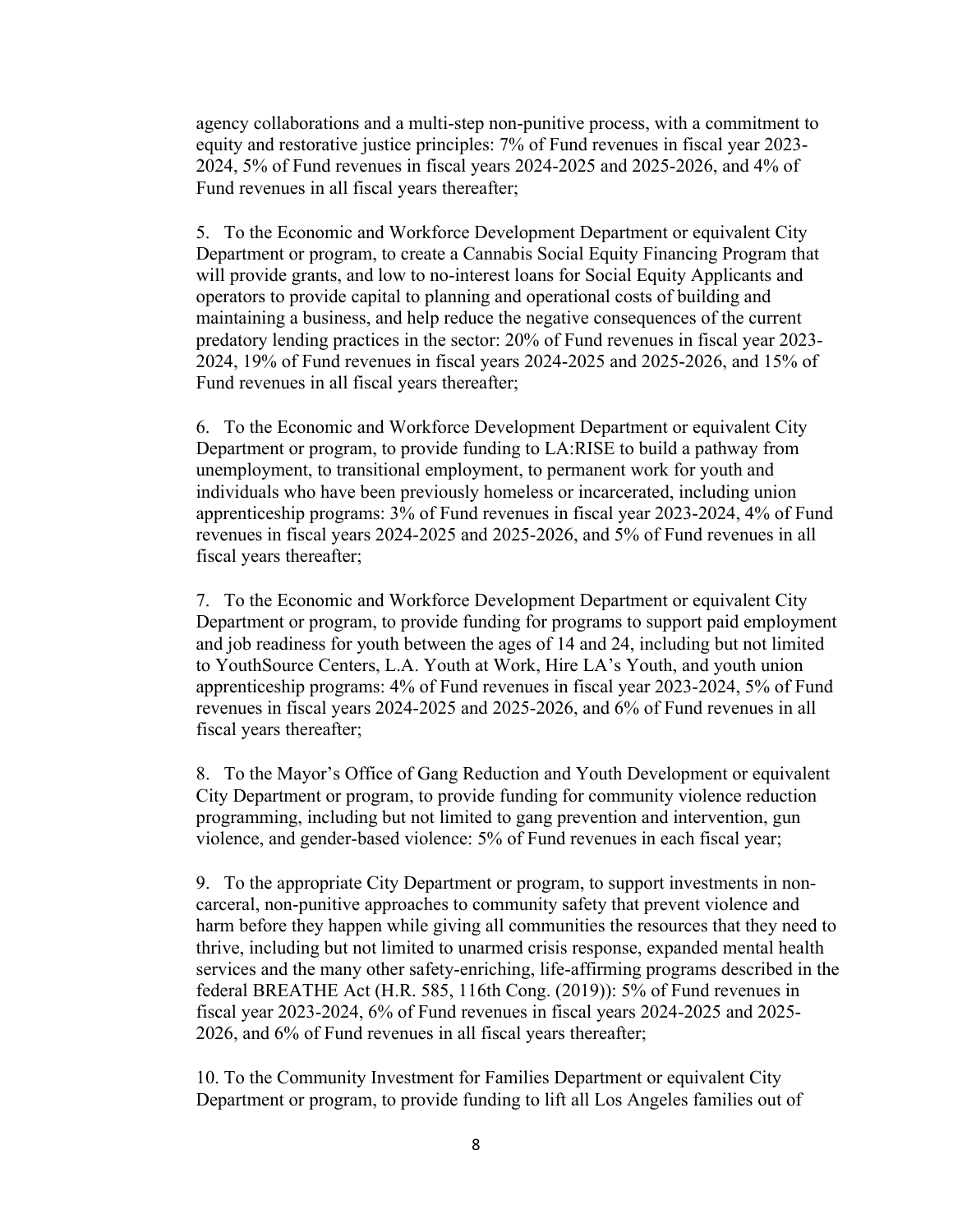poverty, prioritizing immigrants of all statuses, including providing legal services, domestic violence, and human trafficking support, through the Family Resource Centers and other programming: 4% of Fund revenues in fiscal year 2023-2024, 5% of Fund revenues in fiscal years 2024-2025 and 2025-2026, and 6% of Fund revenues in all fiscal years thereafter;

11. To the Los Angeles Justice Fund or equivalent City Department or program, to provide sustainable funding for a holistic, merit-blind program for legal representation in immigration court to ensure due process for all: 4% of Fund revenues in fiscal year 2023-2024, 5% of Fund revenues in fiscal years 2024-2025 and 2025-2026, and 6% of Fund revenues in all fiscal years thereafter;

12. To the Mayor's Office of Immigrant Affairs or equivalent City Department or program, to assist all immigrants, and identify available services for them and their families in landlord/tenant disputes and foreclosure prevention, medical and mental health care, wage disputes and small business support, food security and nutrition, immigration legal representation, public charge concerns, consumer fraud and disputes: 2% of Fund revenues in each fiscal year;

13. To the Civil, Human Rights, and Equity Department's Reparations Advisory Commission or equivalent City Department or program, to provide core funding support to the pilot slavery reparations program for Black Angelenos, or any future City program seeking to provide direct reparations: 2% of Fund revenues in fiscal year 2023-2024, 3% of Fund revenues in fiscal years 2024-2025 and 2025-2026, and 5% of Fund revenues in all fiscal years thereafter;

14. To the Civil, Human Rights, and Equity Department or equivalent City Department or program, to support the Upward Mobility program to engage young people and community-based organizations to develop college readiness and career readiness, financial literacy workshops, homeowner seminars, and entrepreneurial training sessions: 3% of Fund revenues in each fiscal year;

15. To the Civil, Human Rights, and Equity Department's Office of Racial Equity or equivalent City Department or program, to support the L.A. REPAIR (Reforms for Equity and Public Acknowledgment of Institutional Racism) Innovation Fund to empower the most vulnerable communities with the resources and autonomy they need to address the challenges of today and make their neighborhoods stronger and more resilient for generations to come, using participatory budgeting, racial healing, and justice and reconciliation strategies: 3% of Fund revenues in fiscal year 2023- 2024, 4% of Fund revenues in fiscal years 2024-2025 and 2025-2026, and 5% of Fund revenues in all fiscal years thereafter;

16. To the Los Angeles Native American Indian Commission or equivalent City Department or program, to provide funding to strengthen the overall wellness of the American Indian/Alaska Native children, families, and community: 1% of Fund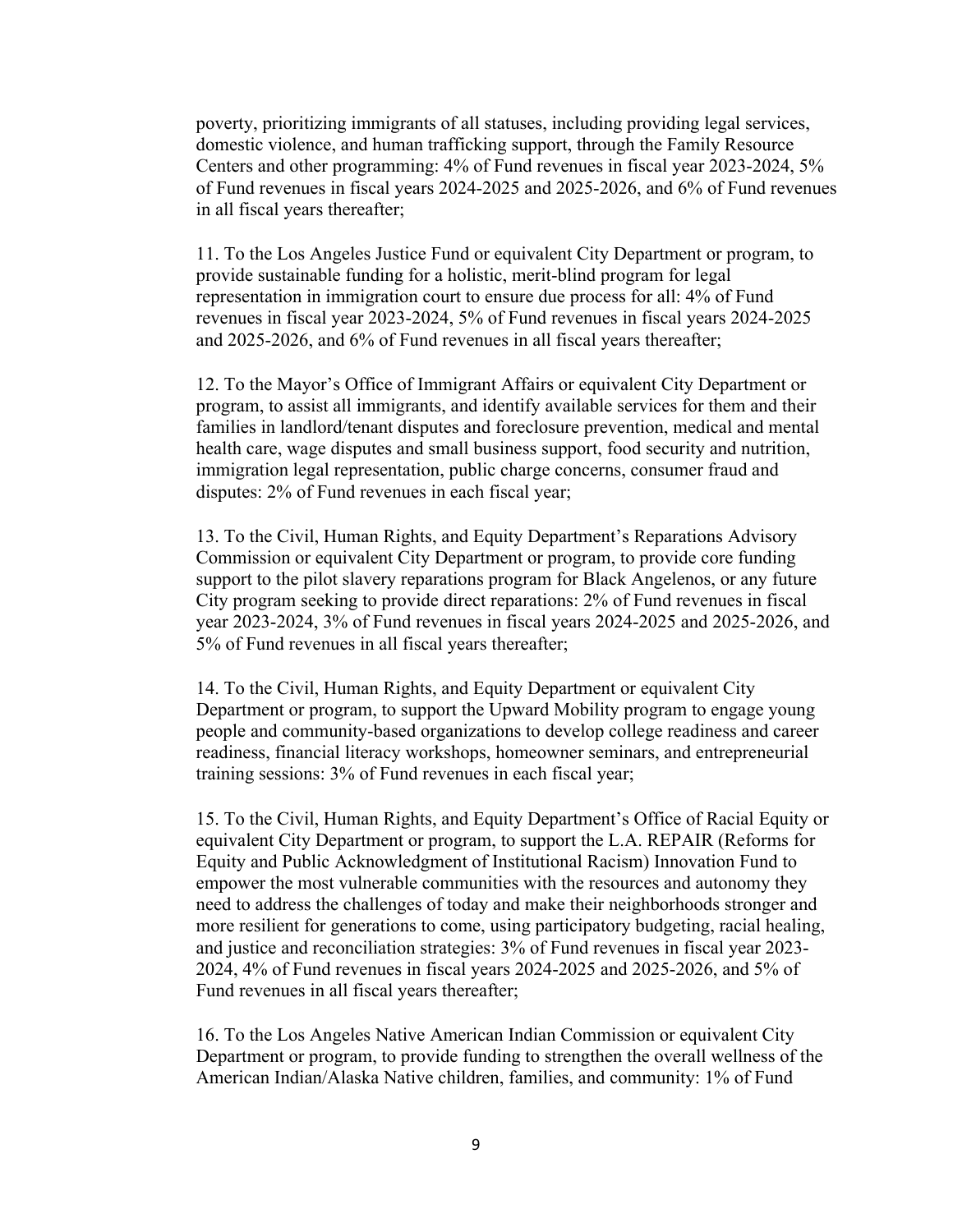revenues in fiscal year 2023-2024, 1% of Fund revenues in fiscal years 2024-2025 and 2025-2026, and 2% of Fund revenues in all fiscal years thereafter;

17. To the Department on Disability's AIDS Coordinator's Office or equivalent City Department or program, to support HIV prevention, Harm Reduction programs inclusive of syringe exchange, overdose prevention and safe injection sites, and services for the transgender and gender non-conforming community: 2% of Fund revenues in fiscal year 2023-2024, 3% of Fund revenues in fiscal years 2024-2025 and 2025-2026, and 4% of Fund revenues in all fiscal years thereafter;

18. To the Department of Public Works' Climate Emergency Mobilization Office or equivalent City Department or program, to provide education on the environmental impacts of the cannabis industry, including but not limited to the water and waste use of indoor and outdoor cultivation, packaging, use of plastics in products, eco disposal options, regenerative farming, and other best practices for preservation of water and soil resources: 2% of Fund revenues in each fiscal year; and

19. To the Department of Public Works' Climate Emergency Mobilization Office or equivalent City Department or program, to provide funding to promote environmental justice and climate change awareness and resilience in frontline communities, in alignment with the Los Angeles Green New Deal: 2% of Fund revenues in fiscal year 2023-2024, 2% of Fund revenues in fiscal years 2024-2025 and 2025-2026, and 3% of Fund revenues in all fiscal years thereafter.

#### **Section 6: A new Section 21.51.3 is added to Article 1 of Chapter II of the Los Angeles Municipal Code, to read as follows:**

Section 21.51.3. OVERSIGHT COMMISSION.

(a) **Creation of Commission**. There is hereby created a Commission to be known as the "Los Angeles Equity Fund Oversight Commission" that shall serve as an advisory board to the Mayor and Council regarding expenditures from the Fund.

(b) **Purpose, Powers and Duties**. The Commission shall provide guidance, recommendations, and oversight to the Mayor and Council on matters related to the Fund; convene representatives of cannabis business operators, workers, patients, impacted community members, and other key stakeholders to provide input on uses of the Fund; conduct public meetings and hearings to obtain information and comment from the public on issues related to the purposes of the Fund; provide equitable outreach and communication efforts to ensure awareness of and access to programs supported through the Fund, and oversee the administration of the Fund. The Commission shall also audit the expenditures made from the Fund on an annual basis, and issue a public report analyzing the effectiveness of the Fund.

(c) **Membership**. The Commission shall consist of twenty-one (21) members appointed by the Mayor and confirmed by the Council, including the following individuals: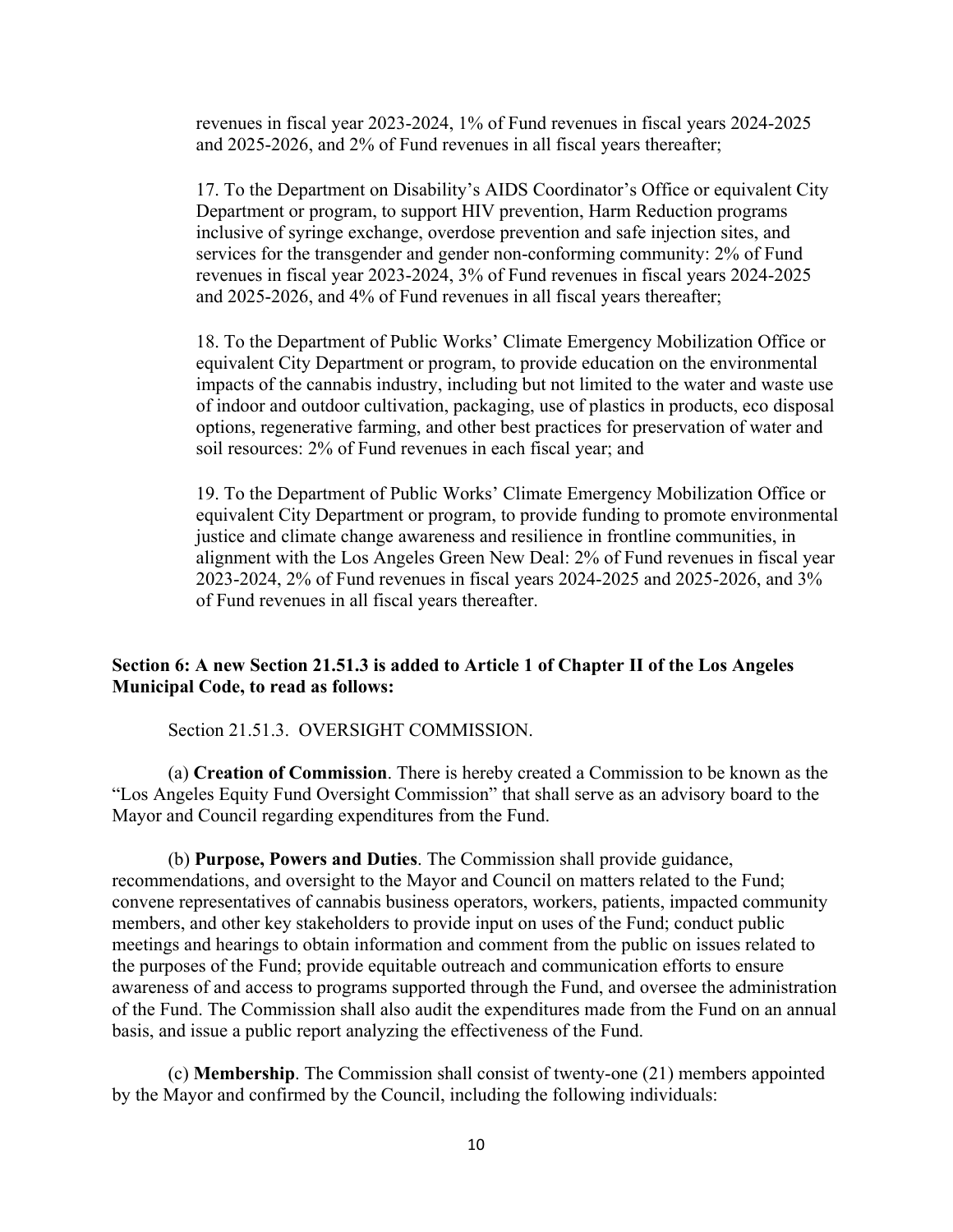1. Director of the Department of Cannabis Regulation or their designee;

2. Director of the Civil, Human Rights, and Equity Department or their designee;

3. Director of the Economic and Workforce Development Department or their designee;

And at least one individual who meets each of the following criteria:

4. Person with demonstrated expertise in California cannabis laws and regulations;

5. Person with significant experience in cannabis social justice and social equity advocacy;

6. Person with significant experience in the reentry sector;

7. Person with significant experience in the community violence reduction sector;

8. Person with significant experience in youth development or youth advocacy;

9. Person with significant experience in LGBTQIA+ advocacy;

10. Person with significant experience in the immigrant rights and services sector;

11. Person with significant experience in environmental justice, climate change advocacy, and environmental education;

12. Person with demonstrated expertise in workforce development for dislocated workers;

13. Organized labor representative with cannabis labor force;

14. Storefront retail owner;

15. Verified Social Equity Applicant;

16. Social Equity Owner (of any license type);

17. Cannabis worker;

18. A formerly incarcerated person who is not a Social Equity Applicant or operator;

19. Representative of a City of Los Angeles-based philanthropic foundation;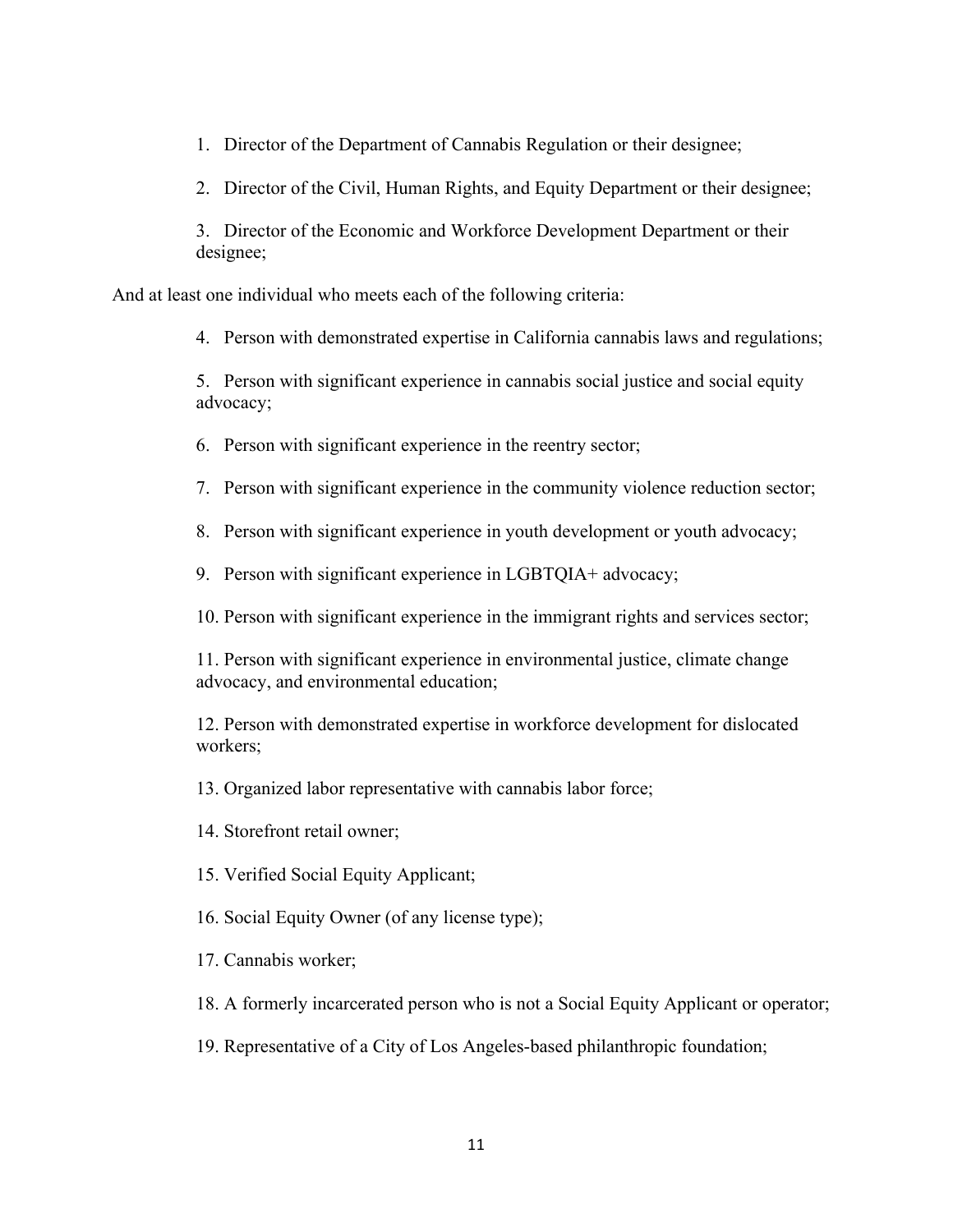- 20. Medical cannabis consumer for at least 10 years with history of advocacy; and
- 21. Member of a tribal government.

The provisions of Los Angeles City Charter Section 502 shall govern the appointment and removal of Commission members. Selection shall be in accordance with Charter Section 501(d).

(d) **Terms**. Commission members shall serve two-year, staggered terms, beginning on the first day of March of each respective year, and shall be limited to a total of no more than four terms. Upon passage of this Initiative, half of the initial appointments to this Commission shall be for terms ending March 1, 2025, and half for terms ending March 1, 2026.

(e) **Diversity Consideration**. The Mayor, when submitting appointments to the Council for approval, shall state the specific area of expertise and the related qualifications and experience of the nominee. The Council shall review these qualifications as part of the confirmation process. The Mayor and Council shall also ensure that the membership of the Commission represents the City's diversity of race, ethnicity, culture, religion, national origin, gender, age, sexual orientation, and neighborhoods, in addition to other diverse communities of interest such as business and not-for-profit organizations.

(f) **Compensation**. Members of the Commission shall receive \$1000 per meeting attended. This amount shall be adjusted every ten years from the creation of the Commission to reflect any increase or decrease in the Consumer Price Index, with such adjustments to be rounded to the nearest one hundred dollars (\$100).

(g) **Officers**. The Commission shall, at the beginning of each fiscal year, elect from its members a President, Vice-President and any other officers as necessary to properly administer the Fund. The elected officers shall hold office for one year or until their successors are elected, unless their membership on the Commission expires sooner. The Commission may fill the unexpired terms of a vacancy occurring in office of the President or Vice-President.

(h) **Committees**. The Commission may develop committees as it deems appropriate and necessary to carry out its work. A member of the Commission shall chair each committee. Committee chairs and members shall be selected in accordance with rules and regulations established by the Commission.

(i) **Rules and Regulations**. At its first meeting or as soon thereafter as possible, the Commission shall adopt rules and regulations for the conduct of its business.

(j) **Meetings**. The Commission shall designate the time and place for regular meetings, provided that meetings are held at least monthly for the first year of the Commission's existence, and at least every two months thereafter.

(k) **Cooperation and Coordination with Other Agencies**. All Boards, Offices, Departments, Agencies, and Bureaus of the City shall cooperate with the Commission to the fullest extent practicable.